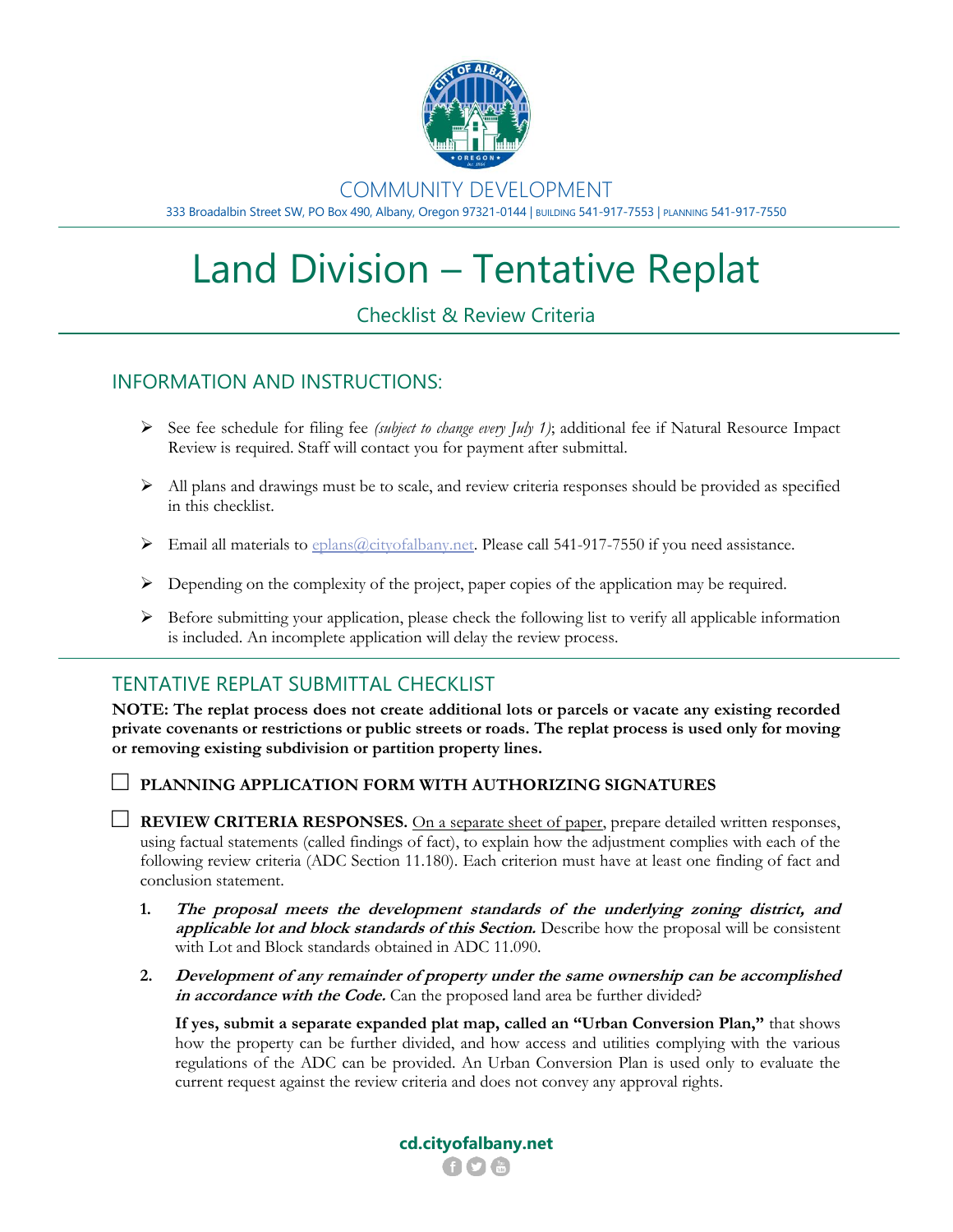- **3. Adjoining land can be developed or is provided access that will allow its development in accordance with the Code.** Assess each adjoining parcel/lot for further development potential. For example, will any adjoining lot depend upon the application's property for access? If so, the application may need to provide a street stub.
- **4. The proposed street plan affords the best economic, safe, and efficient circulation of traffic possible under the circumstances.** Describe how the plan makes the best use of existing and proposed streets for access to the proposed parcels/lots, including for pedestrians and bicycles.
- **5. The location and design allows for development to be conveniently served by various public utilities.** Indicate the location and size of each of the nearest public facilities for water, sewer, and storm drainage, and explain how the project will connect to those facilities. If public facilities are not available, how will the property be served?
- **6. Activities and developments within special purpose districts must comply with the regulations described in Article 4 (Airport Approach), 6 (Natural Resources), and 7 (Historic), as applicable.** Refer to ADC Articles 4, 6, and 7.

 $\Box$  **URBAN CONVERSION PLAN**. If the Land Division results in any parcels or lots that are divisible again in the future, or there is an undeveloped remainder, submit a separate map that shows how the rest of the site can be developed to City standards with City services. (This relates to review criterion 1.)

□ **CLUSTER DEVELOPMENT**. If Cluster Development provisions are being applied to this project, attach written findings of fact that demonstrate how this project meets Albany Development Code (ADC) Sections 11.400 through 11.510.

#### □ **TENTATIVE PLAT**

- o Existing address (if any), section, township, range, and legal description sufficient to define the location and boundaries of the proposed land division site.
- o Names and addresses of the owner(s), developer(s), surveyor, and engineer, as applicable.
- o Date plat was drafted and north arrow.
- o Scale of plat. (Use 1 inch = 20 feet, unless otherwise approved by Planning staff. For parcels over 100 acres, use 1 inch = 100 feet.) Map must be clearly readable and measurable.
- o Total gross and net land areas of the entire site. ("Net" is minus the square footage of any land proposed for dedication to the public, not including easements.)
- o Label and show the area of any land to be dedicated to the public; include purpose and square footage of the area to be dedicated.
- o Label and show the lengths of all *existing* and *proposed* property lines.
- o Indicate existing zoning and uses on the subject property and on adjacent property within 100 feet.
- o Label and show the approximate dimensions, net square footage, and proposed identification number of each lot/parcel.
- o Label and show the locations of all existing driveways, structures, wells, septic tanks and drain fields, and distances between them and the existing and proposed property lines and each other. Indicate what is to be removed, moved, and/or retained.
- o Label and show the locations of all public improvements to be constructed as part of the development of the site (e.g., streets, sidewalks, and utilities).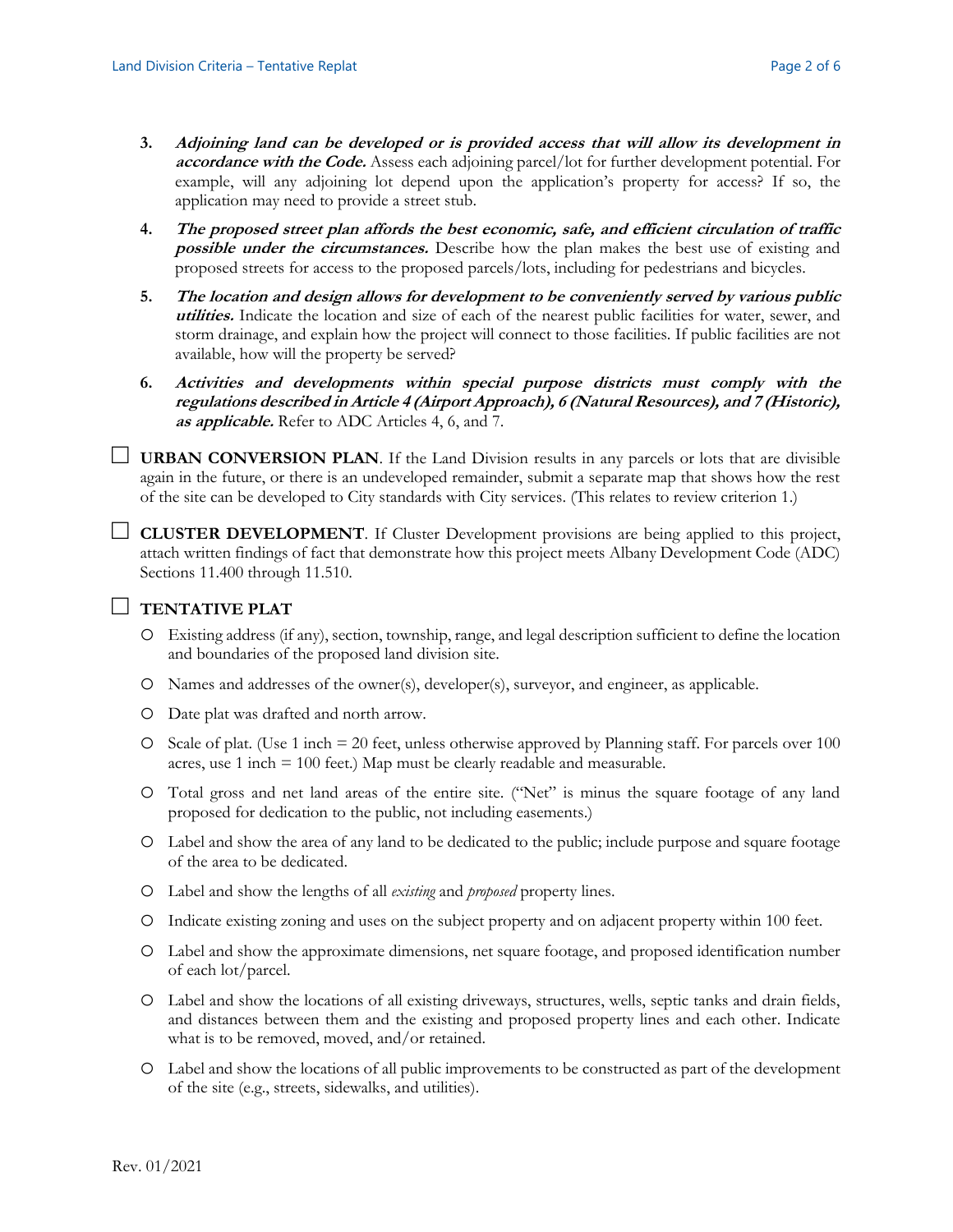- o Label and show the sizes and locations of all *existing* and *proposed* sanitary sewers, storm sewers, and water mains and services, culverts, ditches, and drain pipes, all other utilities such as electric, gas, and telephone conduits with invert elevations of sanitary and storm sewers at points of proposed connections.
- o Label and show the locations, widths, and names of all *existing* or *platted* adjacent public streets, alleys, sidewalks, planter strips, curbs, and other public rights-of-way or uses, railroad rights-of-way, and other important features such as city boundary lines.
- o Label and show the locations, widths, names, approximate radii or curves, and the relationship of all streets to any proposed streets shown on any plan approved by the City or proposed with this application.
- o Label and show the locations, widths, ownership, and purpose of all *existing* and *proposed* easements on the site and on adjoining properties.
- o Label and show *existing* and *proposed* contour (topography) lines drawn at the following intervals:
	- o One-foot intervals for ground slopes less than five percent.
	- o Two-foot intervals for ground slopes between five and ten percent.
	- o Five-foot intervals for ground slopes exceeding ten percent.
- o Indicate the elevations of all control points used to determine the contours. Contours must be related to City of Albany data. See the Engineering Division for data.

#### **Additional plat information. The following may not apply to every site. If an item does apply, show the information on the proposed Tentative plat and check the box. Write "NA" in the box if the item does not apply to this proposal, and attach a short explanation.**

- □ Label and show the approximate location of areas subject to stormwater inundation or overflow with approximate high-water elevation.
- $\Box$  Label and show the width, direction and flow of all watercourses on the site.

 $\Box$  Label and show areas within the 100-year floodplain and other areas subject to flooding or ponding. Show the base flood elevation (BFE); label and show the floodplain boundary on the map.

□ Label and show location of the following significant natural resources: 1) significant wetlands identified on the City's Local Wetlands Inventory; 2) significant riparian corridors on the City's Riparian Inventory; 3) significant wildlife habitat, if known; 4) existing channels as shown on the most current version of the City of Albany Stormwater Master Plan; and 5) slopes greater than 12 percent.

□ Label and show location of the following natural features: 1) non-significant wetlands identified on the City's Local Wetlands Inventory and other wetlands; 2) wooded areas with five or more trees over eight inches in diameter measured 4½ feet from the ground; and 3) springs.

□ Location of historic districts, structures and sites on the City's adopted Local Historic Inventory, including individually designated National Register Historic Landmarks and archaeological sites.

□ *If the project is a subdivision,* give the Tentative Replat a name. Check with the appropriate County to see if the desired name is available for use. This is necessary with street name choices as well.

□ Label sites allocated for multiple-family dwellings, shopping centers, churches, industry, parks, schools, playgrounds, and public or semi-public buildings.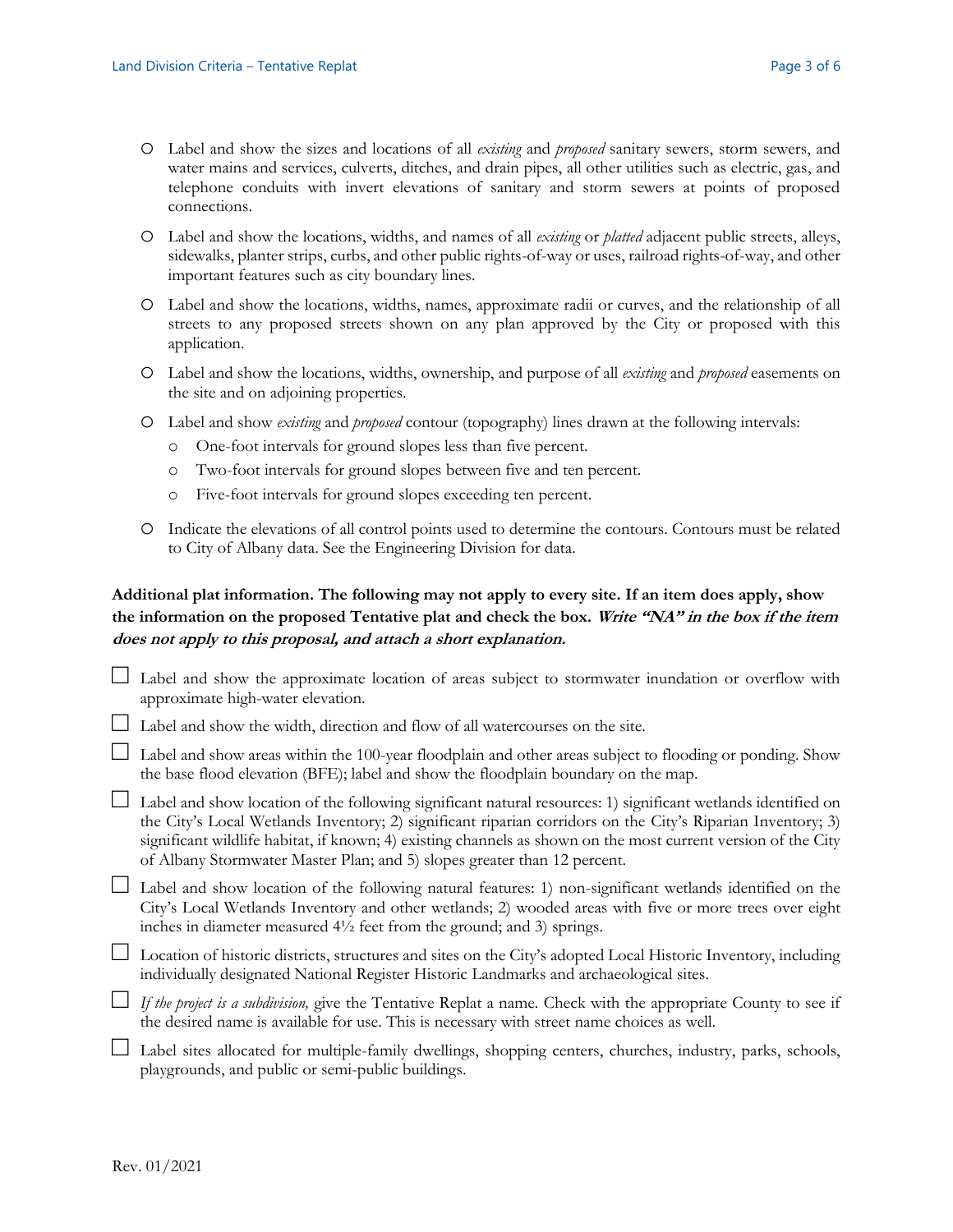□ **VICINITY INFORMATION**. Provide the following information on the Tentative Plat or a separate map:

- o Current zoning, names of owners of record, uses and location of structures on all properties within the plat area and contiguous to the plat.
- o All existing subdivisions, streets, and tract lines of acreage parcels immediately adjoining the proposed subdivision and between it and the nearest existing arterial streets.
- o How proposed streets and alleys in the proposed land division may connect with existing or proposed streets and alleys in adjacent properties for the most advantageous development of the neighborhood. If adjacent sites have future development potential, to support the design layout for your plat, show how public facilities may be extended onto and within the adjacent properties. Check the City Transportation Master Plan for future street patterns.
- □ **PUBLIC UTILTY PLANS.** Submit full-sized preliminary water, sewer, and storm sewer plans and systems. These plans must provide enough information to enable the City Engineer to determine that the proposed development is feasible but are not required to be detailed construction level documents. Please also include information explaining the approximate time of installation and method of financing for all public improvements proposed to be installed. (ADC Sections 12.440, 12.500, 12.535)

#### o **Preliminary Water Plans**

- o **Preliminary Sanitary Sewer Plans**
- o **Preliminary Storm Sewer Plans**. Include detention calculations which demonstrate that the proposed detention facility is correctly sized, and which show how the Storm Drain Control structure will function.

#### OTHER PERMITS, PLANS, OR REPORTS THAT **MAY** BE REQUIRED

- □ **Floodplain Development Permit.** If any of the property is within the Floodplain Development (FP) overlay, refer to ADC Sections 6.070-6.125 to determine if the Floodplain Development standards apply and if a Floodplain Development Permit is required.
- □ **Natural Resource Impact Review.** If any of the property is within one of Albany's Significant Natural Resource Overlay Districts (SW, RC, HA), refer to ADC Sections 6.290-6.300 to determine if a Natural Resource Impact Review may be required.
- □ **Hillside Development Geotechnical Report**. If any of the property is within this Hillside Development (HD) overlay, refer to ADC Sections 6.170-6.230 to determine if the /HD standards apply. If applicable, attach written findings of fact that demonstrate how this project meets these standards and provide a geotechnical report on the site.

**Note:** Some properties may have covenants or restrictions, which are private contracts between neighboring landowners. These frequently relate to density, minimum setbacks, or size and heights of structures. While these covenants and restrictions do not constitute a criterion for a City land use decision, they may raise a significant issue with regard to the City's land use criteria. It is the responsibility of the applicant to investigate private covenants or restrictions.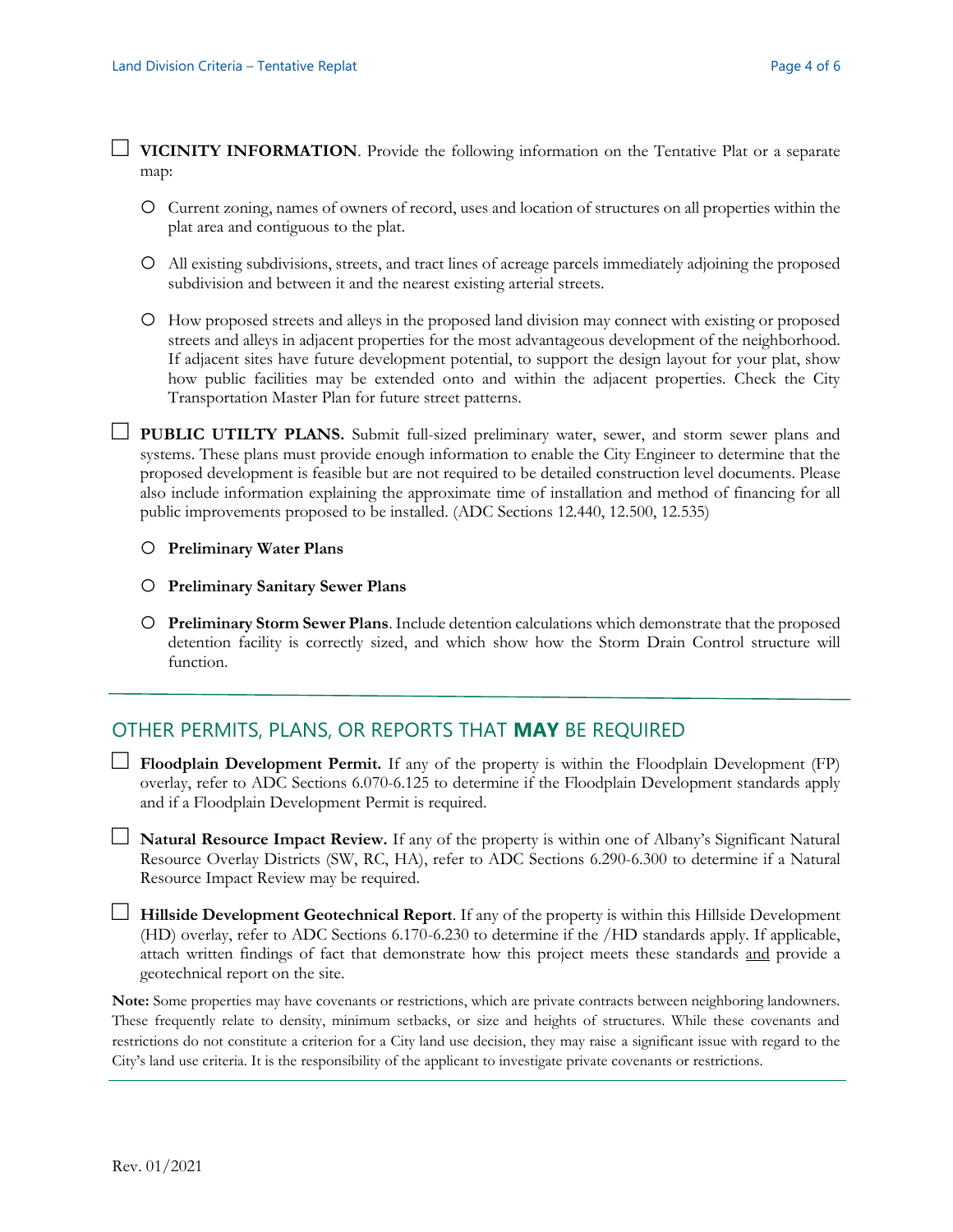### GENERAL INFORMATION ABOUT THE SITE AND DEVELOPMENT PROPOSAL

 $\Box$  Submit answers to the following proposal questions (separately or submit this sheet):  $Current address(es)$  on the property(ies) to be divided  $\Box$ \_\_\_\_\_\_\_\_\_\_\_\_\_\_\_\_\_\_\_\_\_\_\_\_\_\_\_\_\_\_\_\_\_\_\_\_\_\_\_\_\_\_\_\_\_\_\_\_\_\_\_\_\_\_\_\_\_\_\_\_\_\_\_\_\_\_\_\_\_\_\_\_\_\_\_\_\_\_\_\_ Assessor's Map # \_\_\_\_\_\_\_\_\_\_\_\_\_\_\_\_\_\_\_\_\_Tax Lot # \_\_\_\_\_\_\_\_\_ Current Size \_\_\_\_\_\_\_\_ Zone: \_\_\_ Assessor's Map # \_\_\_\_\_\_\_\_\_\_\_\_\_\_\_\_\_\_\_\_\_Tax Lot # \_\_\_\_\_\_\_\_\_ Current Size \_\_\_\_\_\_\_\_ Zone: \_\_\_ Assessor's Map # \_\_\_\_\_\_\_\_\_\_\_\_\_\_\_\_\_\_\_\_\_Tax Lot # \_\_\_\_\_\_\_\_\_ Current Size \_\_\_\_\_\_\_\_ Zone: \_\_\_ Assessor's Map # \_\_\_\_\_\_\_\_\_\_\_\_\_\_\_\_\_\_\_\_\_Tax Lot # \_\_\_\_\_\_\_\_\_ Current Size \_\_\_\_\_\_\_\_ Zone: \_\_\_  $Current use(s)$  of the property(ies)  $\qquad \qquad \qquad$ Existing uses and zoning of properties adjacent to the site (including across the street, if applicable: Current Uses Zoning North  $\Box$  $South$ East \_\_\_\_\_\_\_\_\_\_\_\_\_\_\_\_\_\_\_\_\_\_\_\_\_\_\_\_\_\_\_\_\_\_\_\_\_\_\_\_\_\_\_\_\_\_\_\_\_\_\_\_\_\_\_\_\_\_\_\_\_\_\_\_\_\_\_\_\_\_\_\_\_\_\_\_\_  $West$ Gross land area of the property(ies) to be divided \_\_\_\_\_\_\_\_\_\_\_\_\_\_\_\_\_\_\_\_\_\_\_\_\_\_\_\_\_\_ Net land area (gross land minus land to be dedicated to the public) \_\_\_\_\_\_\_\_\_\_\_\_ Minimum Lot Size: Provide this info for the zoning district in the development proposal: Zone Min. Lot Size: \_\_\_\_\_\_\_\_\_\_\_Average Lot Size: \_\_\_\_\_\_\_\_ % of lots < zone minimum: \_\_\_\_\_ Density Bonuses. If you are requesting application of any density bonus provisions, attach a separate narrative outlining in detail which ones and how they apply to this site. Include calculations used to determine the new average lot size of all lots/parcels after applying any bonus provisions. Average lot size after density bonuses: \_\_\_\_\_\_\_\_\_\_\_\_\_\_ Lot and Block arrangement. Please explain how the lot and block arrangement requirements in ADC Section 11.090 are met. What is the average block length? Phases. If the development is proposed in phases, indicate here how many phases are proposed and clearly outline and label the boundaries of each of the proposed phases on the tentative plat. Proposed number of phases: Proposed timing of the final plats for each phase: \_\_\_\_\_\_\_\_\_\_\_\_\_\_\_\_\_\_\_\_\_\_\_\_\_\_\_\_\_\_\_\_\_\_\_\_\_\_\_\_\_\_\_\_\_\_\_\_\_\_\_\_\_\_\_\_\_\_\_\_\_\_\_\_\_\_\_\_\_\_\_\_\_\_\_\_\_\_\_\_